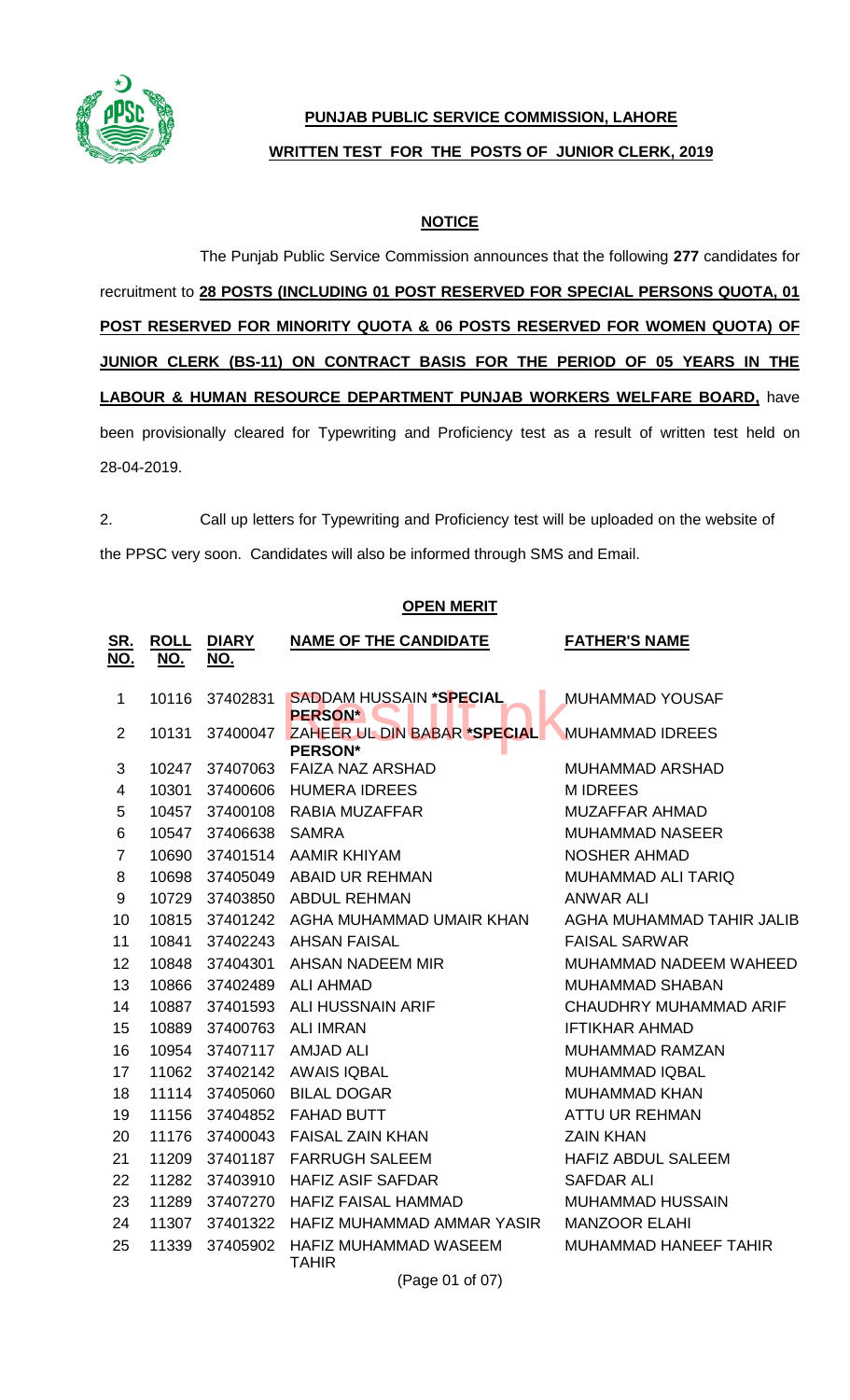11371 37407709 HAIDER ALI MUHAMMAD YOUSAF 11382 37400022 HAMID ASLAM MUHAMMAD ASLAM KHAN 11401 37405420 HAMZA NASIR SYED NASIR ABBAS 11411 37406190 HANZLA NAVEED NAVEED AHMAD 11460 37400425 IHTASHAM ARSHAD MUHAMMAD ARSHAD 11480 37406599 IMRAN MUHAY UD DIN WALI MUHAMMAD 11487 37406825 INAAM UL HAQ MUHMMAD SALEH 11500 37400013 IRFAN LATIF MUHAMMAD LATIF 11505 37405884 IRFAN ZIA IFTIKHAR AHMAD 11509 37401506 IRTAZA BUTT NASIM AKHTAR 11514 37403919 IZHAR UL HASSAN MUHAMMAD TANVEER 37 11627 37405047 MAKHDOOM RAZA NAIMET ALI VERK 11648 37406888 MATI UR REHMAN NAIMAT KHAN RAZA 11693 37400227 MUBARAK ALI MUHAMMAD HANIF 11694 37405374 MUBARAK ALI IMAM BAKHSH 11700 37405536 MUBASHAR SHAHZAD MUHAMMAD ARSHAD 42 11705 37407970 MUBASSHIR SHAUKET HAFIZ SHAUKET ALI 11720 37402244 MUHAMMAD ARSHAD MUHAMMAD SONA 11728 37405874 MUHAMMAD AAQIB NASEER NASEER AHMAD 11736 37405328 MUHAMMAD ABDULLAH LIAQAT ALI 11739 37400967 MUHAMMAD ABDULLAH AMAR MUHAMMAD RAMZAN 11740 37400058 MUHAMMAD ABDULLAH JAVED JAVED AKHTER 11742 37401260 MUHAMMAD ABDUR REHMAN MUHAMMAD KHAN 49 11787 37403735 MUHAMMAD AFZAL ALLAH YAR 11805 37406575 MUHAMMAD AKHTAR KALOO KHAN 51 11857 37403130 MUHAMMAD ARIF MUHAMMAD SALEEM 11860 37400533 MUHAMMAD ARSHAD MUHAMMAD JAMIL 11861 37403945 MUHAMMAD ARSHAD AMIR BAKHSH 11930 37405098 MUHAMMAD AWAIS AMANAT AMANAT ALI NASIR 55 11939 37407790 MUHAMMAD AYAZ RAZA IKRAM HUSSAIN AWAN 11956 37405952 MUHAMMAD AZMAT ALI MUHAMMAD MUZAFFAR ALI 11967 37403624 MUHAMMAD BILAL ALLAH DITTA 11998 37405663 MUHAMMAD FAISAL MAQBOOL MAQBOOL AHMAD 12035 37405956 MUHAMMAD HAMZA JAVED JAVED IQBAL 12066 37405015 MUHAMMAD IKRAM NIZAM MUHAMMAD NIZAM 12101 37400862 MUHAMMAD ISLAM MUHAMMAD AMIN 12145 37402682 MUHAMMAD KHAN LIAQAT ALI 12176 37400279 MUHAMMAD NADEEM SHOUKET ALI 12255 37405560 MUHAMMAD SAAD JAVAID CH JAVAID IQBAL 12323 37404170 MUHAMMAD SHOAIB FAIZ UL HAQ 12349 37401503 MUHAMMAD TANZEEL MUHAMMAD SARWAR 12356 37406322 MUHAMMAD TAYYAB UMAR FAROOQ 68 12388 37403514 MUHAMMAD UMER MUHAMMAD ARIF KHAN 12413 37406598 MUHAMMAD USMAN FAQEER MUHAMMAD 70 12417 37408107 MUHAMMAD USMAN ANWAR MUHAMMAD ANWAR 12433 37406782 MUHAMMAD UZAIR ANSAR MUHAMMAD AFZAL 12435 37405168 MUHAMMAD UZAIR HAYYAT QAMAR UL ZAMAN 12460 37402792 MUHAMMAD WAQAS SARWAR MUHAMMAD SARWAR 12466 37402461 MUHAMMAD WAQAS AYUB MUHAMMAD AYUB KHAN 12492 37401038 MUHAMMAD YOUSAF MUHAMMAD RAFIQ 12513 37402326 MUHAMMAD ZESHAN HUSSAIN MUHAMMAD HUSSAIN MALIK 12520 37407916 MUHAMMAD ZUBAIR MUHAMMAD TAYYAB 12561 37402427 NABEEL AKRAM MUHAMMAD AKRAM VIRK MUHAMMAD ARSHAD<br>MUHAMMAD AWAIS AMANAT

HUSSAIN

(Page 02 of 07)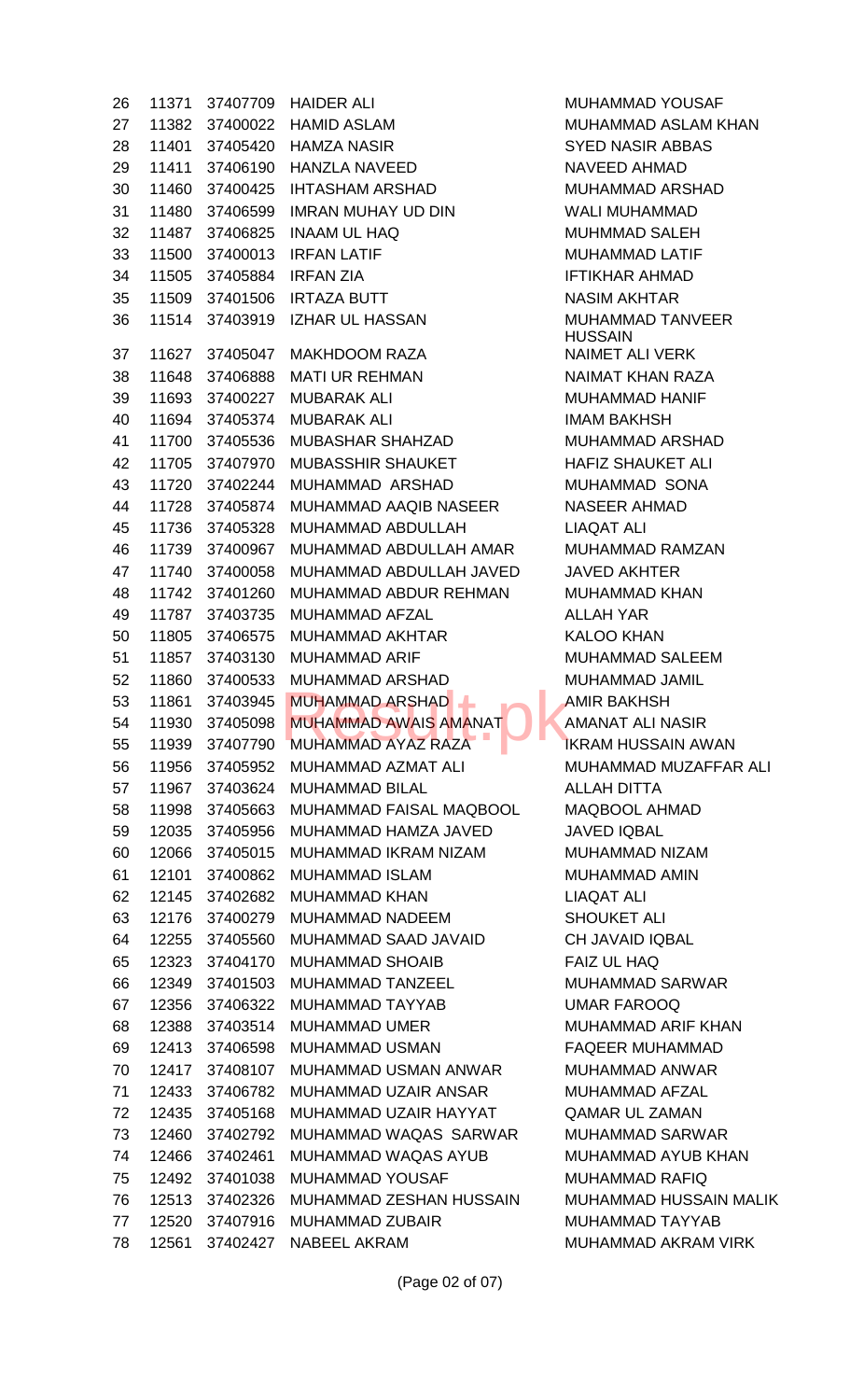12572 37405236 NADEEM JAVED MUHAMMAD NASEER 12644 37403305 QAISAR KHALIL MUHAMMAD KHALIL 81 12681 37400003 RANA NADEEM UR REHMAN RANA HABIB UR REHMAN 12706 37406375 REHAN JAVAID BUTT MUHAMMAD JAVAID BUTT 12755 37401141 SAJID ALI ABDUL RASHEED 12757 37405433 SAJID ALI MUHAMMAD HANIF 85 12783 37402325 SALMAN NADEEM KHITRAN NADEEM AKBAR KHITRAN 12801 37403181 SAQIB ALI ASHIQ ALI 12802 37402822 SAQIB KHALIL KHALIL AHMAD 12813 37408102 SAYAD TAHSIN TAHIR GILLANI SAYAD TAHIR HUSSAIN 12900 37404812 SHOAIB AHMAD RIAZ AHMAD 12903 37405868 SHOAIB AMJAD AMJAD PERVAIZ 91 12916 37405742 SOHAIB AHMAD SHARI MUHAMMAD ARSHAD 12923 37402363 SOHAIL IJAZ IJAZ HUSSAIN 12949 37405337 SYED MUHAMMAD AWAIS ABID SYED ABID HUSSAIN SHAH 12967 37408116 SYED FAHAD HUSSAIN GILLANI SYED IJAZ HUSSAIN GILLANI 12979 37405095 TAJAMMAL ALI ZAFAR IQBAL 12981 37402137 TAJAMMUL HUSSAIN AZIZ UR REHMAN 97 13003 37402511 TAUSEEF AHMAD MUHAMMAD ASHRAF 13016 37405066 UMAIR ASHRAF MUHAMMAD ASHRAF 13033 37407244 UMER ABBAS GHULAM ABBAS 13046 37405219 USAMA YOUSAF RIAZ AHMAD 13051 37400989 USMAN ALI MUHAMMAD AMIN 20102 37400728 SADIA ASHRAF MUHAMMAD ASHRAF 20200 37406867 ARSLAN AHMAD M NAVEED AKHTER LATE 20224 37407075 FAHAD MAHMOOD KHALID MAHMOOD 20243 37404688 HAFIZ MAHMOOD AHMAD ALVI BASHIR AHMAD ALVI 106 20304 37406376 MUHAMMAD ARSLAN KHAN SAIF ULLAH KHAN 107 20440 37407641 SHAHBAZ MEHTAB SHAH MEHTAB SHAH 30083 37401992 ADNAN FAROOQ MUHAMMAD FAROOQ 30129 37401294 AMJAD TAQQI MUHAMMAD TAQQI 30132 37407629 ANSAR ABBAS GHULAM ABBAS 111 30150 37404590 ASFAR SAEED KHAN MUHAMMAD SAEED KHAN 112 30221 37402758 GHULAM YOUSIF MUHAMMAD RAMZAN 30255 37406012 HARIS AHMAD MALIK ABDUL KARIM 114 30265 37401857 IBTISAM WAHID ABDUL WAHID 30294 37406600 JUNAID WASEEM SALAH UD DIN 116 30316 37403129 MASIF **Material Strutter Material Article** 117 30354 37403578 MUGHEES U REHMAN ABDUL RUB 30373 37407085 MUHAMMAD ADNAN ABDUL GHAFFAR 30402 37403432 MUHAMMAD ALI NAWAZ MUSSARRAT HUSSAIN SAHU 30460 37407240 MUHAMMAD ASLAM ABDUL WAHEED 30501 37403943 MUHAMMAD FARHAN IJAZ KHAN IJAZ KHAN 122 30553 37404978 MUHAMMAD IMTIAZ MUHAMMAD NAWAZ 30606 37401534 MUHAMMAD MUREED HUSSAIN IHSAN SHAH 30660 37408004 MUHAMMAD SAJID MUHAMMAD ZAFAR 125 30709 37404791 MUHAMMAD TAIMOOR ABBAS ISHRAT ABBAS 30728 37400027 MUHAMMAD UMAR FAROOQ GHULAM AKBAR 30732 37400587 MUHAMMAD USMAN RAB NAWAZ 30761 37401568 MUHAMMAD WASEEM WAQAS GHULAM RASOOL SAEEDI 30882 37404020 SARDAR BAQIR ALI SAJID KHOSA SARDAR NABI BUKHSH SAJID 30952 37407012 TALHA MAHMOOD SHEIKH NASIR MAHMOOD 131 30990 37404609 WAQAR SAEED KHAN MUHAMMAD SAEED KHAN MUHAMMAD ARSLAN KHAN

**KHOSA** 

(Page 03 of 07)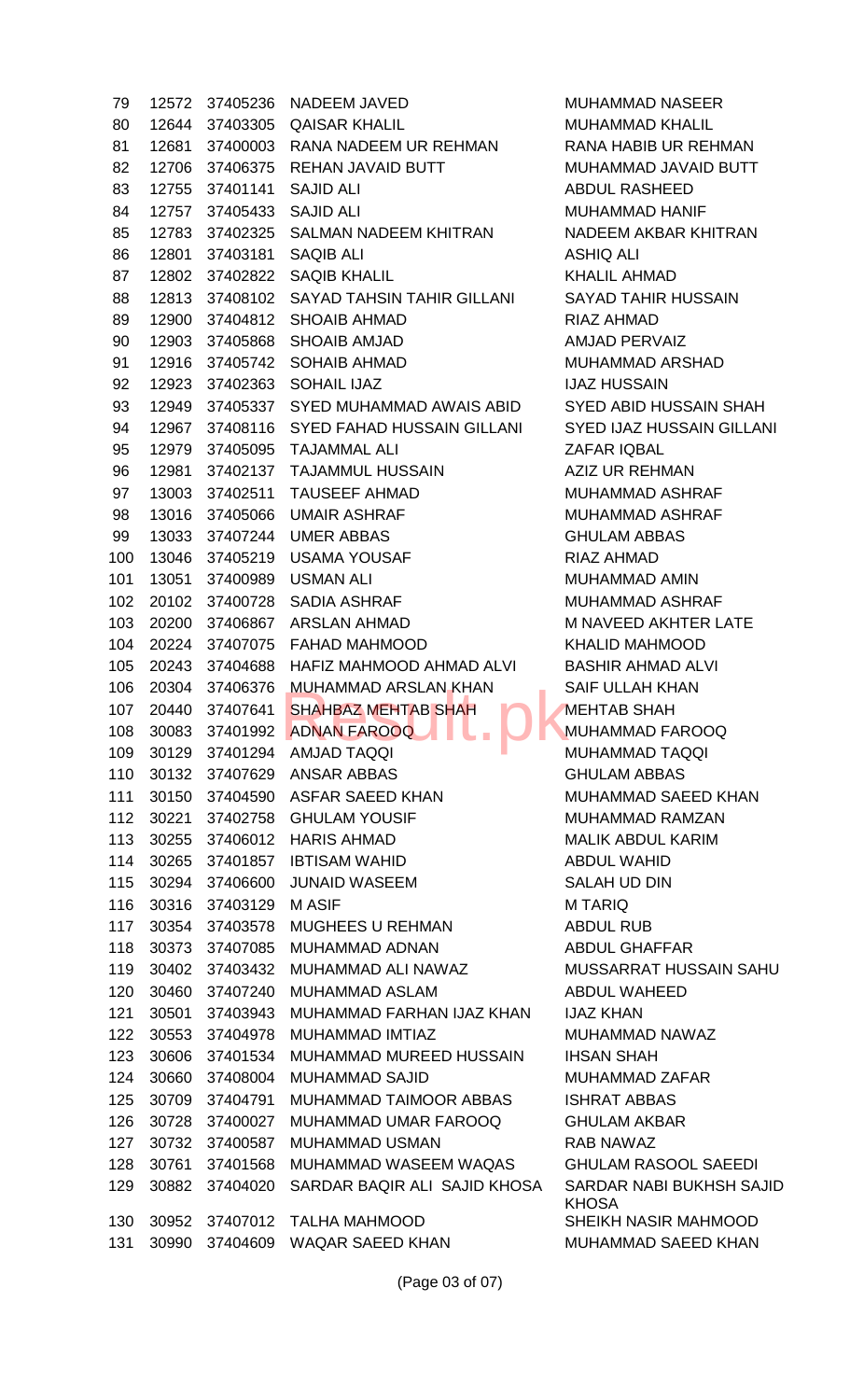132 30996 37405340 WAQQAS ZULFIQAR ZULFIQAR ALI 133 31009 37402474 YOUSAF SIDDIQUE MUHAMMAD YAQOOB ABID 134 31010 37405357 ZAFAR ABBAS KHAN MAZAHIR HUSSAIN KHAN 135 31183 37400133 NOREEN BANO MUHAMMAD HUSSAIN 136 40079 37403698 FURQAN JAMIL UNIT UBAID UR REHMAN 137 40310 37401021 AFAQ AHMED MUHAMMAD AKMAL 138 40427 37400039 IBTASAM AFZAL MUHAMMAD AFZAL 139 40500 37407484 MUHAMMAD ABBAS HAJI EID MUHAMMAD 140 40703 37407987 MUHAMMAD SAMI ULLAH MUNEER AHMAD 141 40784 37403572 MUJTABA ALI MUHAMMAD ALI JAVEED 142 40804 37407449 NASIR HUSSAIN ABDUL GHAFOOR 143 40809 37407868 NAWAZISH ALI MUHAMMAD IQBAL 144 40820 37402595 RAEES AHMED MUHAMMAD IDREES 145 40844 37403962 SAJJAD ASHRAF MUHAMMAD ASHRAF 146 50080 37406495 ABDUL QADEER MANZOOR AHMAD 147 50153 37404064 JAVAID ALYAS MUHAMMAD ALYAS 148 50226 37407591 MUHAMMAD DANIYAL SHAKEEL MUHAMMAD SHAKEEL 149 50250 37405676 MUHAMMAD KASHIF SHAKOOR ABDUL SHAKOOR 150 50305 37400253 MUHAMMAD ZUBAIR AKHTAR KHAN 151 50320 37403711 QAIS ALI 60 ALLAH NAWAZ 152 60015 37401811 HASSAN RAZA **\*SPECIAL PERSON\*** SYED AZHAAR HUSSAIN 153 60119 37402360 AHTASHAM HAIDER BABAR HAYAT 154 60170 37402364 ARSLAN HAIDER BABAR HAYAT 155 60199 37403891 ATTA ULLAH KHAM GHULAM ALI 156 60200 37401825 ATTA UR REHMAN MUHAMMAD SIDDIQUE 157 60217 37400349 DAWOOD ASHRAF MUHAMMAD ASHRAF 158 60238 37405142 **FIAZAN AHMAD FIAZ AHMAD FIAZ AHMAD** 159 60240 37402763 GHAZANFAR IQBAL ALLAH DIWAYA 160 60244 37406946 GHULAM JILANI **ALTAF ALTAF HUSSAIN** 161 60287 37402257 HUSNAIN HAYDAR MUMTAZ HUSSAIN 162 60291 37405380 HUSSNAN TANVEER TANVEER AHAMAD 163 60318 37401575 JAZAB HAMEED ABDUL HAMEED 164 60457 37403506 MUHAMMAD AWAIS MUHAMMAD YOUSAF JAVED 165 60511 37405045 MUHAMMAD HASSAN RAZA SHABBIR AHMAD 166 60536 37406516 MUHAMMAD JAVED MUHAMMAD JAHANGIR 167 60544 37402083 MUHAMMAD KHAN MUHAMMAD JAMIL 168 60562 37402383 MUHAMMAD NAEEM BOOTA MUHAMMAD BASHIR AZIZ 169 60643 37408013 MUHAMMAD TOUSEEF ARSHAD ARSHAD MEHMOOD 170 60648 37408144 MUHAMMAD UMAR ILYAS MUHAMMAD ILYAS 171 60668 37403581 MUHAMMAD WAQAS MUHAMMAD MANZOOR 172 60677 37403159 MUHAMMAD YASEEN MUHAMMAD AMIN 173 60693 37403928 MUHAMMAD ZUBAIR ASLAM MUHAMMAD ASLAM 174 60699 37403902 MUNIR AHMAD MUHAMMAD ADREES 175 60735 37402065 QAMAR ZAMAN MUAZZAM ALI 176 60751 37405778 ROY ZILL E ALI KHAN HAMEED UD DIN SAEED 177 60760 37405556 SAFDAR IQBAL SULTAN MAHMOOD 178 60805 37401901 SHAMSUL HAQ BAHAB 179 60830 37401853 SYED MUHAMMAD USMAN SHAH SYED AKHLAQ UL HASSAN 180 60926 37404469 ZAHEER ABBAS FALIK SHAIR 181 60938 37403888 ZAIN UL ABIDEEN SAEED HASAN 182 61040 37403639 FATIMA AKHTAR MUHAMMAD AKHTAR FIAZAN AHMAD<br>GHAZANFAR IQBAL **II DI AMAD AH DI AMAD AH DI AMAD AHMAD AH** 

**QURAISHE** ABDUL RAHIM KHAN

SHAH

(Page 04 of 07)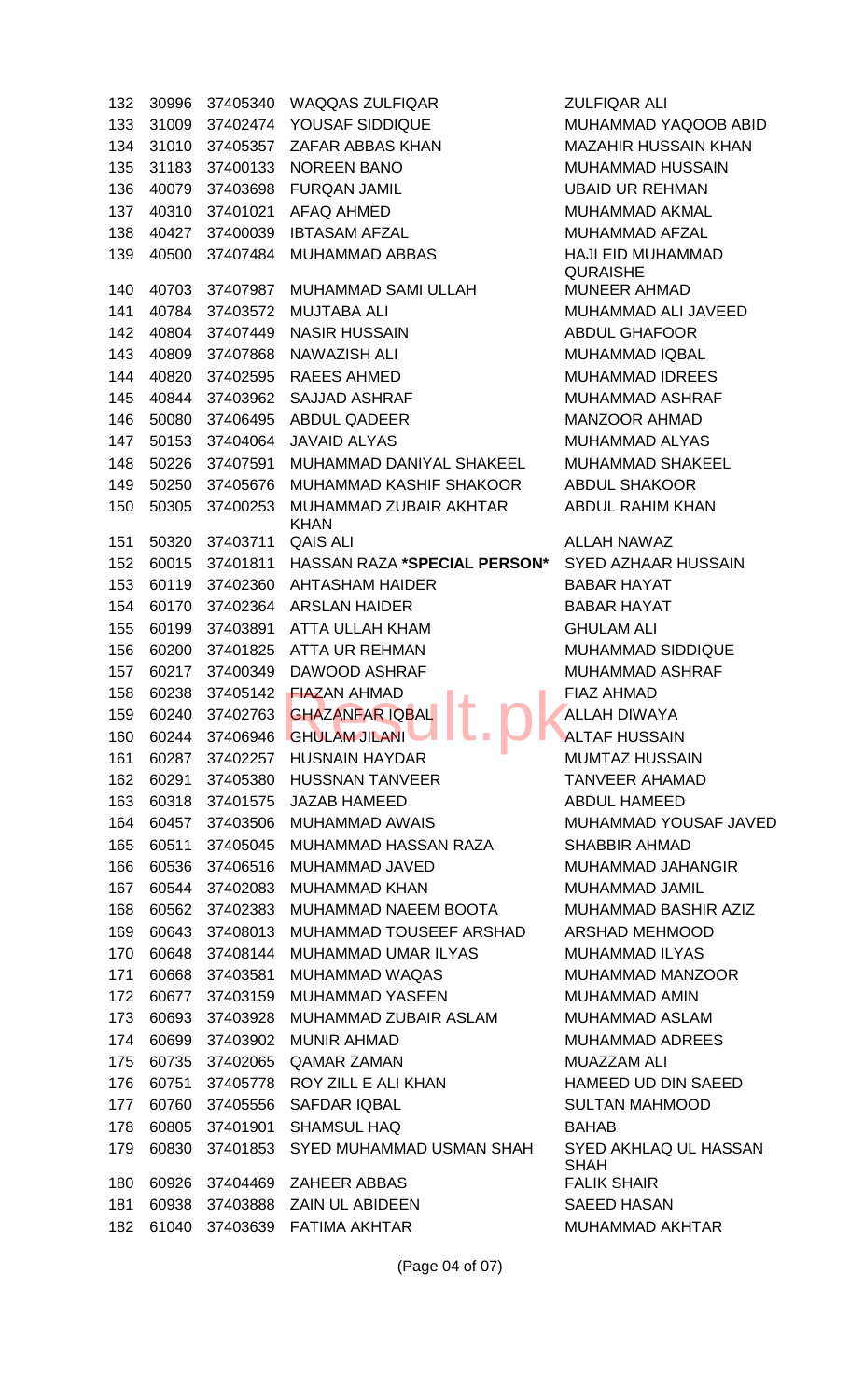| 183        | 70138              | 37402958            | <b>AAMIR HUSSAIN</b>           | SAEED AHMAD                                |  |  |  |  |
|------------|--------------------|---------------------|--------------------------------|--------------------------------------------|--|--|--|--|
| 184        | 70151              | 37403153            | <b>ABDUL WAHID</b>             | <b>JAMMIL-UR-REHMAN</b>                    |  |  |  |  |
| 185        | 70207              | 37404230            | ATTEEQ UR RAHMAN               | <b>GHULAM MUHAMMAD</b>                     |  |  |  |  |
| 186        | 70218              | 37408088            | <b>BABAR REHMAN KHAN</b>       | <b>NOOR ELLAHI KHAN</b>                    |  |  |  |  |
| 187        | 70227              | 37401804            | <b>FAHEEM AHMED KHAN</b>       | <b>NAEEM AHMED KHAN</b>                    |  |  |  |  |
| 188        | 70237              | 37402845            | <b>FARHAT ABBAS</b>            | <b>MUHAMMAD KHAN</b>                       |  |  |  |  |
| 189        | 70285              | 37403819            | <b>IMRAN HAIDER</b>            | <b>GHULAM JAFFAR</b>                       |  |  |  |  |
| 190        | 70309              | 37402297            | KHALIL UR REHMAN               | <b>MUHAMMAD MUNIR</b>                      |  |  |  |  |
| 191        | 70467              | 37404153            | MUHAMMAD ZEESHAN               | <b>MUHAMMAD RAFIQ</b>                      |  |  |  |  |
| 192        | 70481              | 37403877            | <b>MUSHTAQ AHMAD</b>           | <b>ZULFIQAR ALI</b>                        |  |  |  |  |
| 193        | 70513              | 37406036            | <b>SAFDAR ALI</b>              | <b>ABDUL SATTAR</b>                        |  |  |  |  |
| 194        | 70546              | 37408139            | SYED JAVAD ALI SHAH            | <b>SYED MUHAMMAD JAMEEL</b><br><b>SHAH</b> |  |  |  |  |
| 195        | 70550              | 37407027            | <b>SYED MUZAMMAL HAQ</b>       | <b>GHUFRAN SHAH</b>                        |  |  |  |  |
| 196        | 70556              | 37404639            | <b>TAHIR LATIF SHEIKH</b>      | SHEIKH ABDUL LATIF                         |  |  |  |  |
| 197        | 70572              | 37404036            | <b>USAMA SOHAIB</b>            | <b>KHIZAR HAYAT</b>                        |  |  |  |  |
| 198        | 70584              | 37401055            | <b>WAQAS AHMAD</b>             | <b>LIAQAT ALI</b>                          |  |  |  |  |
| 199        | 70592              | 37400767            | YASIR MAHMOOD                  | <b>GHULAM HUSSAIN</b>                      |  |  |  |  |
| 200        | 70601              | 37402804            | <b>ZAHIR AMEER</b>             | <b>AMEER BAZ</b>                           |  |  |  |  |
| 201        | 70605              | 37400106            | <b>ZESHAN SHAIR</b>            | <b>RAI SHAIR MUHAMMAD</b>                  |  |  |  |  |
|            |                    |                     | <b>SPECIAL PERSONS QUOTA</b>   |                                            |  |  |  |  |
| SR.        | <b>ROLL</b>        | <b>DIARY</b>        | <b>NAME OF THE CANDIDATE</b>   | <b>FATHER'S NAME</b>                       |  |  |  |  |
| NO.        | NO.                | NO.                 |                                |                                            |  |  |  |  |
| 202        | 10019              | 37405896            | AHMED SHUJAAT BHUTTA           | <b>SHUJAAT WASEEM</b><br><b>BHUTTA</b>     |  |  |  |  |
| 203        | 10043              | 37405978            | <b>HASNAIN ALI</b>             | <b>AMANAT ALI</b>                          |  |  |  |  |
| 204        | 10094              | 37400050            | <b>MUHAMMAD USMAN PASHA</b>    | <b>HUSSAIN ALI PASHA</b>                   |  |  |  |  |
| 205        | 10107              | 37404976            | <b>PARVEEZ AHMED</b>           | <b>NIAZ AHMED</b>                          |  |  |  |  |
| 206        | 60014              | 37400034            | <b>HAFIZ MOHAMMAD ISHAQ</b>    | <b>MOHAMMAD ISMAIL</b>                     |  |  |  |  |
| 207        | 60043              | 37400636            | <b>SHAHBAZ KHAN</b>            | <b>MUHAMMAD ASLAM</b>                      |  |  |  |  |
| 208        | 60046              |                     | 37400093 SOHAIL SIDDIQUE       | <b>MUHAMMAD SIDDIQUE</b>                   |  |  |  |  |
| 209        | 60048              | 37402098            | <b>TAYYAB JABBAR</b>           | RAJA ABDUL JABBAR                          |  |  |  |  |
| 210        | 70123              | 37404248            | ALI RAZA                       | <b>ZAFAR IQBAL</b>                         |  |  |  |  |
| 211        | 70130              |                     | 37400283 MUHAMMAD KASHIF AQEEL | <b>MUHAMMAD AFZAL</b>                      |  |  |  |  |
|            |                    |                     | <b>MINORITY QUOTA</b>          |                                            |  |  |  |  |
|            |                    |                     |                                |                                            |  |  |  |  |
| SR.<br>NO. | <b>ROLL</b><br>NO. | <b>DIARY</b><br>NO. | <b>NAME OF THE CANDIDATE</b>   | <b>FATHER'S NAME</b>                       |  |  |  |  |
| 212        | 13008              |                     | 37404133 TAYYAB SHAHZAD        | MUHAMMAD AFZAL                             |  |  |  |  |
| 213        | 30163              | 37406384            | <b>ATHAR SHAKEEL</b>           | <b>SHAKEEL BHATTI</b>                      |  |  |  |  |
| 214        | 70290              | 37406939            | <b>ISSAC MASIH</b>             | <b>ZAHOOR MASIH</b>                        |  |  |  |  |
|            | <b>WOMEN QUOTA</b> |                     |                                |                                            |  |  |  |  |
| SR.<br>NO. | <b>ROLL</b><br>NO. | <b>DIARY</b><br>NO. | <b>NAME OF THE CANDIDATE</b>   | <b>FATHER'S NAME</b>                       |  |  |  |  |
|            |                    |                     |                                |                                            |  |  |  |  |
| 215        | 10175              | 37405254            | AMNA HAFEEZ                    | <b>HAFEEZ ULLAH KHAN</b>                   |  |  |  |  |
| 216        | 10179              | 37402049            | ANAM AMIR                      | AMIR AHMAD                                 |  |  |  |  |
| 217        | 10183              | 37401667            | <b>ANAM SHEHZADI</b>           | NAZIR MUHAMMAD                             |  |  |  |  |
| 218        | 10190              | 37403777            | <b>AQSA ALAM</b>               | <b>MUHAMMAD ALAM</b>                       |  |  |  |  |
| 219        | 10198              | 37405376            | AQSA SHAHID                    | <b>SHAHID MAQBOOL</b>                      |  |  |  |  |
| 220        | 10202              | 37407587            | <b>AROOJ FATIMA</b>            | <b>AMIR KHALIL</b>                         |  |  |  |  |
|            |                    |                     |                                |                                            |  |  |  |  |

(Page 05 of 07)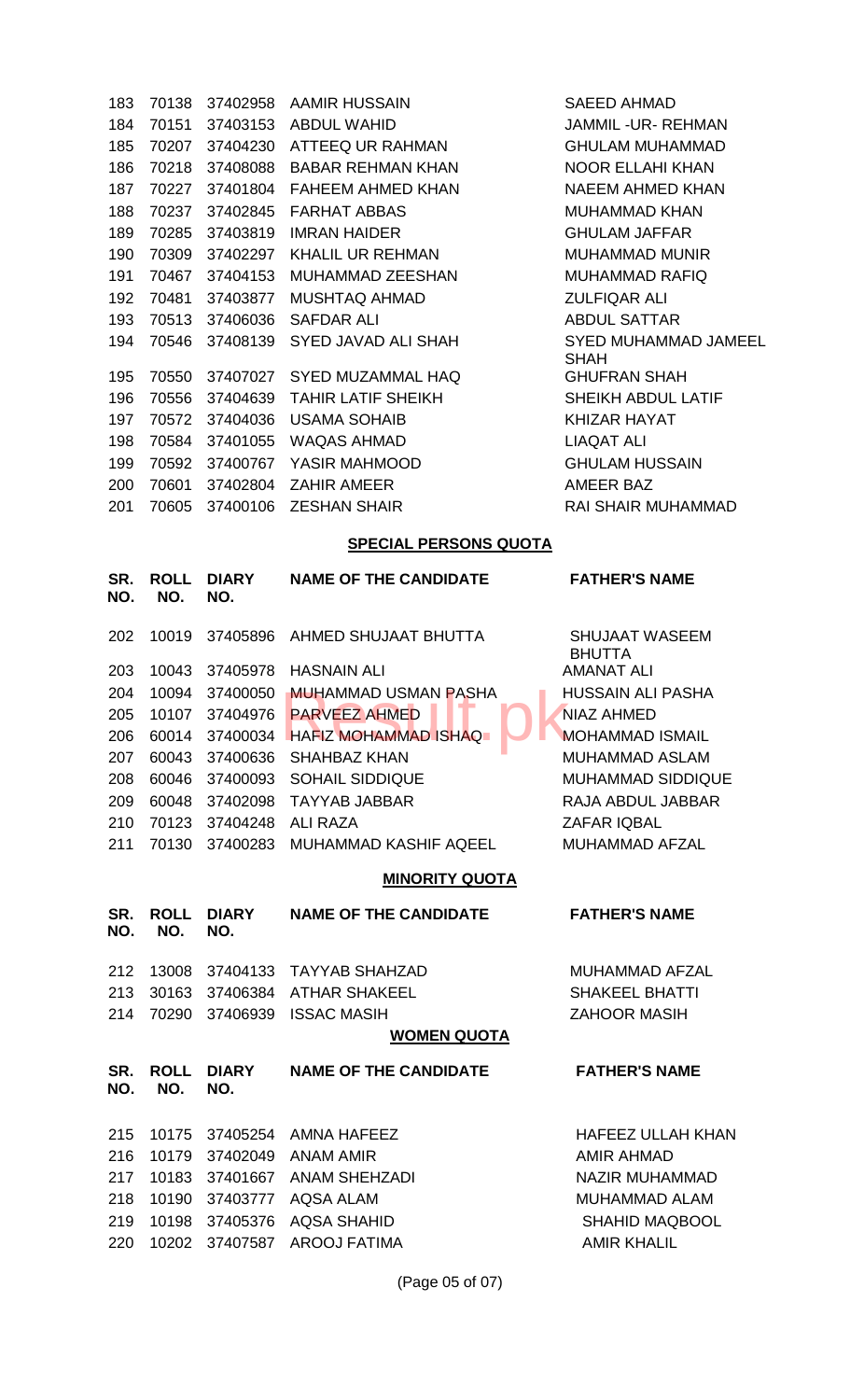10232 37407760 AYSHA PERVEEN MUHAMMAD RAMZAN 10250 37405013 FAKHRA AMNBREEN GHULAM MUSTAFA 10269 37407644 FAZILA SHAFIQUE SHAFIQUE AHMED 10276 37404044 FOZIA RASOOL FAIZ RASOOL 225 10280 37401555 GHULAM ZAHARA SYED GHAZANFAR ALI 10297 37407095 HUMA ARSHAD MUHAMMAD ARSHAD 10306 37405108 IFRA ABBAS MUHAMMAD ABBAS 10318 37407008 IQRA NASEER NASEER AHMAD 10320 37402827 IQRA PARVAIZ PARVAIZ AHMAD 10329 37406273 ISHRAT SAEED SAID AHMED 231 10345 37403321 KIRAN BUKHARI SYED TAQI ALI SHAH 232 10367 37401072 MARIAM SULEMAN MUHAMMAD SULEMAN 10374 37407575 MARYAM ASHFAQ MUHAMMMAD ASHFAQ 10442 37400192 NISBAH KALEEM MUHAMMAD KALEEM 235 10477 37407109 RIMSHA AWAN MUHAMMAD HUSSAIN 236 10479 37400959 ROMANA AMIN **M. AMIN** M. AMIN 237 10505 37402764 SADAF IQBAL MALIK IQBAL IQBAL HASSAN MALIK 10509 37402323 SADIA INTIZAR INTIZAR AHMAD KHAN 239 10525 37401982 SAIMA KOUSAR MUHAMMAD BOOTA 10530 37401250 SAIRA AMANAT AMANAT ALI 241 10535 37403277 SAJIDA ARIF **ARIF ARIF ARIF HUSSAIN**  10541 37400308 SAMAN SALEEM MUHAMMAD SALEEM 10546 37406454 SAMINA RIAZ MUHAMMAD RIAZ 10558 37404349 SANA BOOTA MUHAMMAD BOOTA 10573 37407232 SEHRISH NIDA MUHAMMAD RAOUF 10585 37402121 SHAHNAZ YOUNAS MUHAMMAD YOUNAS 10594 37401090 SHAMA ANDLEEB FIAZ AHMAD 10602 37402563 SHEILA ABBAS ABBAS AHMED 10614 37404581 SIDRA NOUREEN GHAZANEAR ALI KHAN 10615 37401191 SIDRA PARVEZ PARVEZ ASGAR 10640 37407440 TABINDA AHMAD RANA AHMAD ALI 10683 37401313 ZUNAIRA NAEEM NAEEM SHAHZAD 253 20062 37404365 MAHAM IFTIKHAR MUHAMMAD IFTIKHAR 254 20125 37406301 TAHIRA ASHRAF MUHAMMAD ASHRAF 255 31039 37403208 AFSHAN ISMAEEL MUHAMMAD ISMAEEL 31083 37404879 FIZA KHAN ALLAH DITTA 31112 37405040 HUMMAIRA GILLANI GHAZANFAR ALI 258 31146 37402759 MARYAM RANI AHMED YAR 31164 37405965 NADIA ANJUM ALLAH DITTA 31203 37401910 RUBA FIAZ FIAZ AHMAD 31211 37403924 RUQAYA PARVEEN ALI SHER 262 31228 37402352 SAIMA RASHEED ABDUL-UR-RASHEED 31251 37404502 SHAHNAZ BIBI MEHER AHMAD 31285 37403311 TAHIRA JABEEN NASEEM ABBAS 265 31299 37400604 UZMA RAB NAWAZ 40165 37401894 RABIA MAJEED ABDUL MAJEED 40266 37404944 ZOBIA ZAHOOR ZAHOOR AHMAD 268 60988 37405499 AMARA SHAKEEL SHAKEEL SHAKEEL AHMAD 269 61007 37404116 AQSA RASHEED ABDUL RASHEED SHAMA ANDLEEB<br>SHEILA ABBAS<br>SIDRA NOURFEN

BUKHARI KHAN BHATTI BUTT BUKHSH 270 61022 37404512 AYESHA LIAQAT LIAQAT ALI